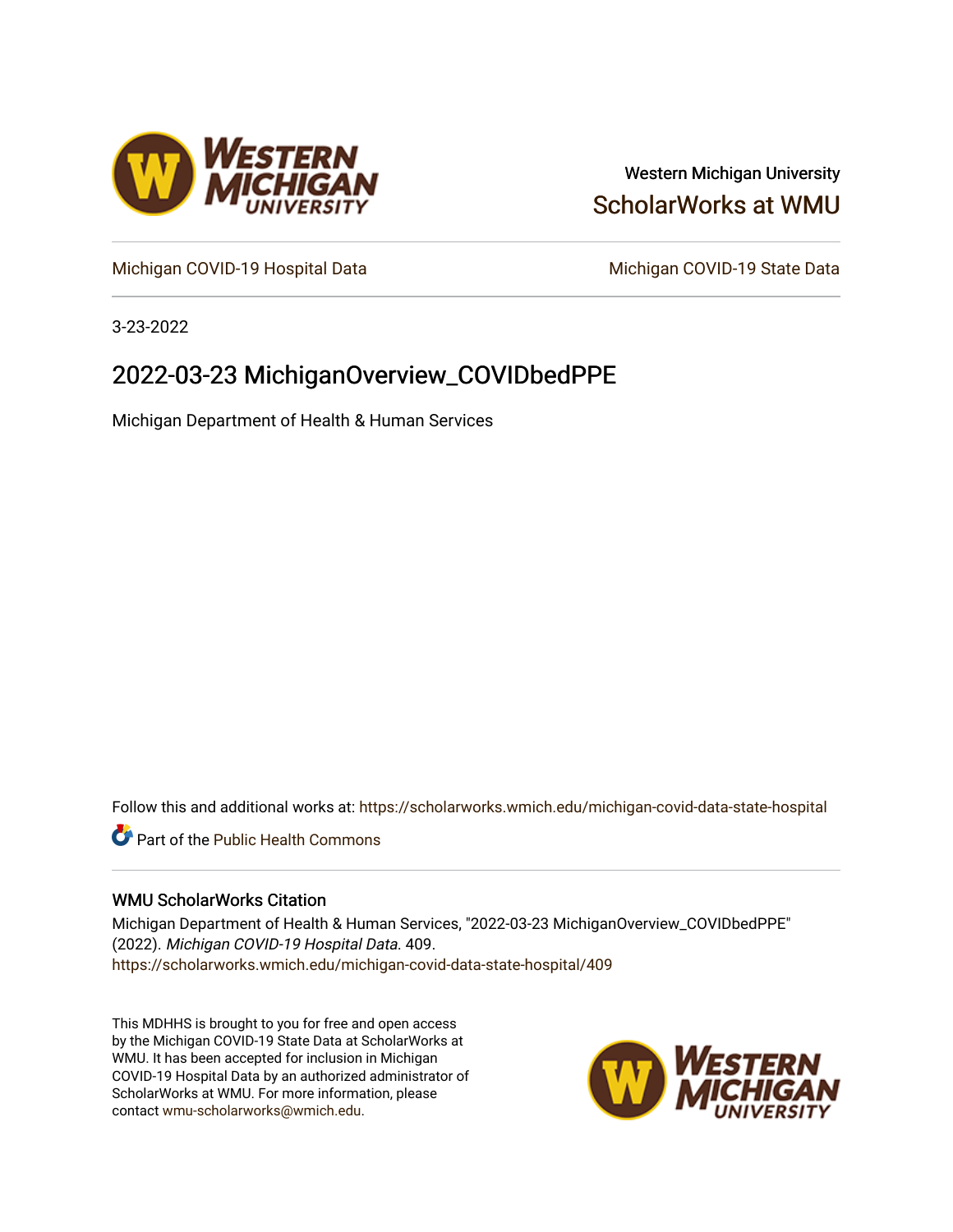# Statewide Available PPE and Bed Tracking

Note: Data on this page is updated Monday, Wednesday & Friday.

### Statewide Hospital Capacity Report COVID-19 3/23/2022\*

| <b>Region</b> | All<br><b>Hospital</b> | <b>All Adult</b><br>Hospital | All<br><b>Hospital</b> | <b>All Hospital</b><br><b>Inpatient</b> | <b>Adult</b><br><b>Hospital</b> | Adult Hosp<br><b>Inpatient</b> | All<br><b>Inpatient</b> | <b>Pediatric</b><br>Inpatient | <b>ICU Beds</b> | <b>ICU Bed</b>    |
|---------------|------------------------|------------------------------|------------------------|-----------------------------------------|---------------------------------|--------------------------------|-------------------------|-------------------------------|-----------------|-------------------|
|               | <b>Beds</b>            | <b>Beds</b>                  | Inpatient              | <b>Bed</b>                              | Inpatient                       | <b>Bed</b>                     | <b>Pediatric</b>        | <b>Bed</b>                    |                 | $ $ Occupancy $ $ |
|               |                        |                              | <b>Beds</b>            | $ $ Occupancy $ $                       | <b>Beds</b>                     | $ $ Occupancy $ $              | <b>Beds</b>             | $ $ Occupancy $ $             |                 |                   |
| Region 1      | 1776                   | 1646                         | 1502                   | 1224                                    | 1402                            | 1147                           | 73                      | 48                            | 188             | 169               |
| Region 2N     | 6417                   | 6109                         | 5649                   | 4537                                    | 5338                            | 4292                           | 110                     | 52                            | 584             | 424               |
| Region 2S     | 7978                   | 7115                         | 6844                   | 5831                                    | 5981                            | 4948                           | 508                     | 392                           | 980             | 737               |
| Region 3      | 2971                   | 2862                         | 2592                   | 2181                                    | 2481                            | 2109                           | 54                      | 37                            | 371             | 295               |
| Region 5      | 1728                   | 1657                         | 1316                   | 1018                                    | 1282                            | 988                            | 34                      | 28                            | 169             | 103               |
| Region 6      | 3283                   | 2859                         | 2834                   | 2323                                    | 2437                            | 1980                           | 250                     | 220                           | 406             | 311               |
| Region 7      | 955                    | 904                          | 815                    | 576                                     | 773                             | 556                            | 20                      | 9                             | 154             | 109               |
| Region 8      | 752                    | 732                          | 543                    | 328                                     | 515                             | 315                            | 4                       | 4                             | 82              | 52                |
| <b>Totals</b> | 25860                  | 23884                        | 22095                  | 18018                                   | 20209                           | 16335                          | 1053                    | 790                           | 2934            | 2200              |

\*Data is preliminary and subject to change.

COVID-19 Metrics 3/23/2022

# of ED Discharges - The number of patients discharged home (or equivalent) from ED with suspected or confirmed COVID-19 in past 24 hours. INCLUDE hospital urgent care and ED drive through.

# in Critical Care - The CURRENT number of patients in critical care units with suspected or confirmed COVID-19. INCLUDE non-critical care areas being used for surge critical care. DO NOT INCLUDE ED boarding/overflow (patients currently admitted and awaiting bed).

| COVID-12 MELHO 3/23/2022                            |                 |                         |     |                 |                 |                 |                 |                 |               |
|-----------------------------------------------------|-----------------|-------------------------|-----|-----------------|-----------------|-----------------|-----------------|-----------------|---------------|
| <b>HCC Region</b>                                   | <b>Region 1</b> | $ Region 2N $ Region 2S |     | <b>Region 3</b> | <b>Region 5</b> | <b>Region 6</b> | <b>Region 7</b> | <b>Region 8</b> | <b>Totals</b> |
| Total Adult Suspected /Confirmed                    | 41              | 89                      | 202 | 40              | 44              | 85              | 28              | 12              | 541           |
| Adult Confirmed-Positive COVID                      | 33              | 71                      | 169 | 39              | 39              | 78              | 28              | 11              | 468           |
| Hospitalized Peds Confirmed<br>/Suspected           |                 | 3                       | 12  |                 | 4               | 3               | $\overline{0}$  | $\Omega$        | 24            |
| Hospitalized Ped Confirmed-<br>Positive             | $\overline{0}$  |                         | 11  |                 | $\overline{4}$  | 3               | $\Omega$        | $\overline{0}$  | 20            |
| Hospitalized and Ventilated COVID                   |                 | $\overline{4}$          | 29  | 8               |                 | 8               |                 | $\overline{0}$  | 52            |
| Adult ICU Confirmed/Suspected<br><b>COVID</b>       | 4               | 11                      | 52  | 15              | 6               | 9               | 6               | 4               | 107           |
| <b>ICU Adult Confirmed-Positive</b><br><b>COVID</b> | 3               | 9                       | 50  | 15              | 6               | 8               | 6               | $\overline{4}$  | 101           |
| Prev Day COVID Related ED Visits                    | 73              | 281                     | 281 | 107             | 113             | 77              | 54              | 57              | 1043          |

# on Ventilators - The CURRENT number of patients receiving mechanical ventilation with suspected or confirmed COVID-19. DO NOT INCLUDE ED boarding/overflow (patients currently admitted and awaiting bed) and surge critical care areas.

<span id="page-1-0"></span>[Coronavirus](https://www.michigan.gov/coronavirus/) MI SAFE [START](https://www.michigan.gov/coronavirus/0,9753,7-406-100467---,00.html) V [CONTAIN](https://www.michigan.gov/coronavirus/0,9753,7-406-99891---,00.html) COVID V [RESOURCES](https://www.michigan.gov/coronavirus/0,9753,7-406-98178---,00.html) V PRESS [RELEASES](https://www.michigan.gov/coronavirus/0,9753,7-406-98158---,00.html) [DONATE](https://www.michigan.gov/coronavirus/0,9753,7-406-98178_98811---,00.html#block-3_115140) VIDEO [UPDATES](https://www.michigan.gov/coronavirus/0,9753,7-406-98414---,00.html)

**[CORONAVIRUS](https://www.michigan.gov/coronavirus/)** 

Changes have recently been made to the clinical variables shared on the MDHHS website. These changes were made to align with the new reporting requirements from the federal government. To better accommodate all users of this data, MDHHS is expanding the data provided from the previous clinical variables section to the information described in the new clinical variables section. Data users should carefully consider which variables meet their current or ongoing needs for information.

### Previous Clinical Variables: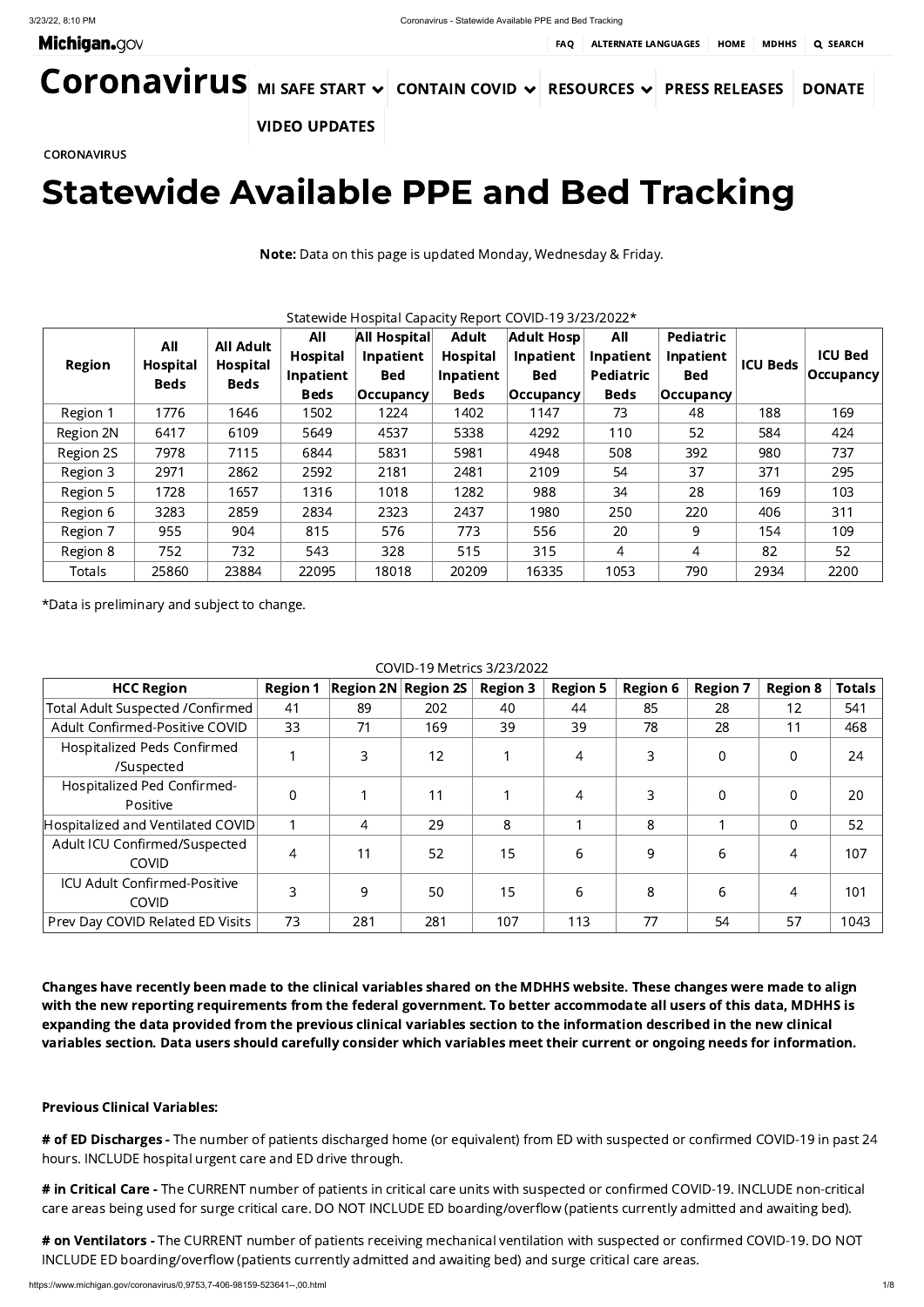# of Inpatients - The total number of positive tests for COVID-19 among admitted patients.

### New Clinical Variables:

Previous Day's COVID-19-related ED Visits (Enter the total number of ED visits who were seen on the previous calendar day who had a visit related to COVID-19 (meets suspected or confirmed definition or presents for COVID diagnostic testing - do not count patients who present for pre-procedure screening).)

Total ICU adult suspected or confirmed positive COVID patients (Patients currently hospitalized in an adult ICU bed who have suspected or laboratory-confirmed COVID-19.)

Hospitalized ICU adult confirmed-positive COVID patients (same as above, laboratory confirmed only)

Hospitalized and ventilated COVID patients (Patients currently hospitalized in an adult, pediatric or neonatal inpatient bed who have suspected or laboratory-confirmed COVID-19 and are on a mechanical ventilator (as defined in 7 above).)

Total hospitalized adult suspected or confirmed positive COVID patients (Patients currently hospitalized in an adult inpatient bed who have laboratory-confirmed or suspected COVID-19. Include those in observation beds.)

Total hospitalized pediatric suspected or confirmed positive COVID patients (Patients currently hospitalized in a pediatric inpatient bed, including NICU, newborn, and nursery, who are suspected or laboratory-confirmed-positive for COVID-19. Include those in observation beds.)

Hospitalized pediatric confirmed-positive COVID patients (Patients currently hospitalized in a pediatric inpatient bed, including NICU, newborn, and nursery, who have laboratory-confirmed COVID-19. Include those in observation beds.)

Hospitalized adult confirmed-positive COVID patients (same as above, laboratory confirmed only)

- 
- Changes in inventory numbers have likely occurred since reporting was completed.
- This information will be updated daily by 7 p.m.
- Information about Healthcare Coalition Regions is available on the MDHHS [website.](https://www.michigan.gov/mdhhs/0,5885,7-339-71548_54783_54826_56171-237197--,00.html#hcc)

Region1 - Clinton, Eaton, Gratiot, Hillsdale, Ingham, Jackson, Lenawee, Livingston and Shiawassee counties.

\*\*Data is preliminary and subject to change.

## Statewide Hospital Available PPE Tracking for COVID-19 3/23/2022\*\*

• Data is self-reported by hospitals daily to the EM Resource System per MDHHS Director Robert Gordon's [Emergency](https://www.michigan.gov/documents/coronavirus/MDHHS_epidemic_reporting_order_and_instructions_684709_7.pdf) Order.

| <b>Region</b> | <b>N95</b><br>Masks<br>day<br>supply) | <b>Surgical</b><br>Masks<br>obtain or $ $ obtain or $ $<br>day<br>supply) | <b>Eye</b><br><b>Protection</b><br>(Unable to (Unable to (Unable to<br>obtain or<br>less than 3lless than 3 lless than 3<br>day<br>supply) | Gowns<br>$ $ (Unable to $ $<br>obtain or<br>less than 3 $\mid$<br>day<br>supply) | Exam<br><b>Gloves</b><br>$ $ (Unable to $ $<br>obtain or $ $<br>day<br>supply) | Exam<br><b>Gloves</b><br>(Duration $ $<br>days) | Eye<br><b>Protection</b><br>(Duration<br>$\vert$ less than 3 less than 7 less than 7<br>days) | N95 Masks<br>(Duration<br>less than 7<br>days) | Single-Use<br>Gown<br>(Duration $ $<br>days) | <b>Surgical</b><br><b>Masks</b><br>(Duration<br>$\vert$ less than 7 $\vert$ less than 7<br>days) |
|---------------|---------------------------------------|---------------------------------------------------------------------------|--------------------------------------------------------------------------------------------------------------------------------------------|----------------------------------------------------------------------------------|--------------------------------------------------------------------------------|-------------------------------------------------|-----------------------------------------------------------------------------------------------|------------------------------------------------|----------------------------------------------|--------------------------------------------------------------------------------------------------|
| Region 1      | $\overline{0}$                        | $\Omega$                                                                  | $\Omega$                                                                                                                                   |                                                                                  | $\overline{0}$                                                                 | $\overline{0}$                                  | $\Omega$                                                                                      |                                                | $\overline{0}$                               | $\overline{0}$                                                                                   |
| Region 2N     |                                       |                                                                           |                                                                                                                                            | $\overline{2}$                                                                   | $\overline{0}$                                                                 | 3                                               | $\overline{2}$                                                                                | 3                                              | $\overline{2}$                               | 2 <sup>1</sup>                                                                                   |
| Region 2S     | $\overline{0}$                        | $\overline{0}$                                                            | $\Omega$                                                                                                                                   | $\Omega$                                                                         | $\overline{0}$                                                                 | $\overline{0}$                                  |                                                                                               |                                                | 4                                            | $\overline{2}$                                                                                   |
| Region 3      |                                       |                                                                           | $\overline{0}$                                                                                                                             |                                                                                  | $\overline{0}$                                                                 | 2 <sup>1</sup>                                  | $\Omega$                                                                                      | $\overline{0}$                                 | $\overline{0}$                               | $\overline{0}$                                                                                   |
| Region 5      |                                       | $\Omega$                                                                  | $\Omega$                                                                                                                                   | $\Omega$                                                                         | $\overline{0}$                                                                 | $\overline{0}$                                  | $\overline{0}$                                                                                | $\overline{0}$                                 | $\overline{0}$                               |                                                                                                  |
| Region 6      | $\overline{0}$                        | $\overline{0}$                                                            | $\overline{0}$                                                                                                                             | $\Omega$                                                                         | $\overline{0}$                                                                 | $\overline{0}$                                  |                                                                                               | $\overline{0}$                                 |                                              |                                                                                                  |
| Region 7      | $\overline{0}$                        | $\overline{0}$                                                            | $\overline{0}$                                                                                                                             | $\overline{0}$                                                                   | $\overline{0}$                                                                 | $\overline{0}$                                  | $\Omega$                                                                                      | $\overline{0}$                                 | $\overline{0}$                               | $\Omega$                                                                                         |
| Region 8      | $\overline{0}$                        | $\Omega$                                                                  | $\Omega$                                                                                                                                   | $\Omega$                                                                         | $\overline{0}$                                                                 | $\overline{0}$                                  | $\Omega$                                                                                      | $\overline{0}$                                 | $\overline{0}$                               | $\Omega$                                                                                         |
| Totals        | 3                                     | $\overline{2}$                                                            |                                                                                                                                            | 4                                                                                | $\overline{0}$                                                                 | 5 <sup>5</sup>                                  | 4                                                                                             | 5                                              | $\overline{7}$                               | 6                                                                                                |

Region 2S - City of Detroit and Monroe, Washtenaw and Wayne counties.

- Region 2N Macomb, Oakland and St. Clair counties.
- Region 3 Saginaw, Alcona, Iosco, Ogemaw, Arenac, Gladwin, Midland, Bay, Genesee, Tuscola, Lapeer, Sanilac and Huron counties.
- Region 5 Allegan, Barry, Calhoun, Branch, St. Joseph, Cass, Berrien, Van Buren and Kalamazoo counties.
- Region 6 Clare, Ionia, Isabella, Kent, Lake, Mason, Mecosta, Montcalm, Muskegon, Newaygo, Oceana, Osceola and Ottawa counties.
- Region 7 Manistee, Wexford, Missaukee, Roscommon, Benzie, Leelanau, Grand Traverse, Kalkaska, Crawford, Oscoda, Antrim, Otsego, Montmorency, Alpena, Presque Ilse, Cheboygan, Emmet and Charlevoix counties.
- Region 8 Chippewa, Mackinac, Luce, Schoolcraft, Delta, Alger, Marquette, Dickinson, Menominee, Baraga, Iron, Gogebic, Ontonagon, Houghton and Keweenaw counties.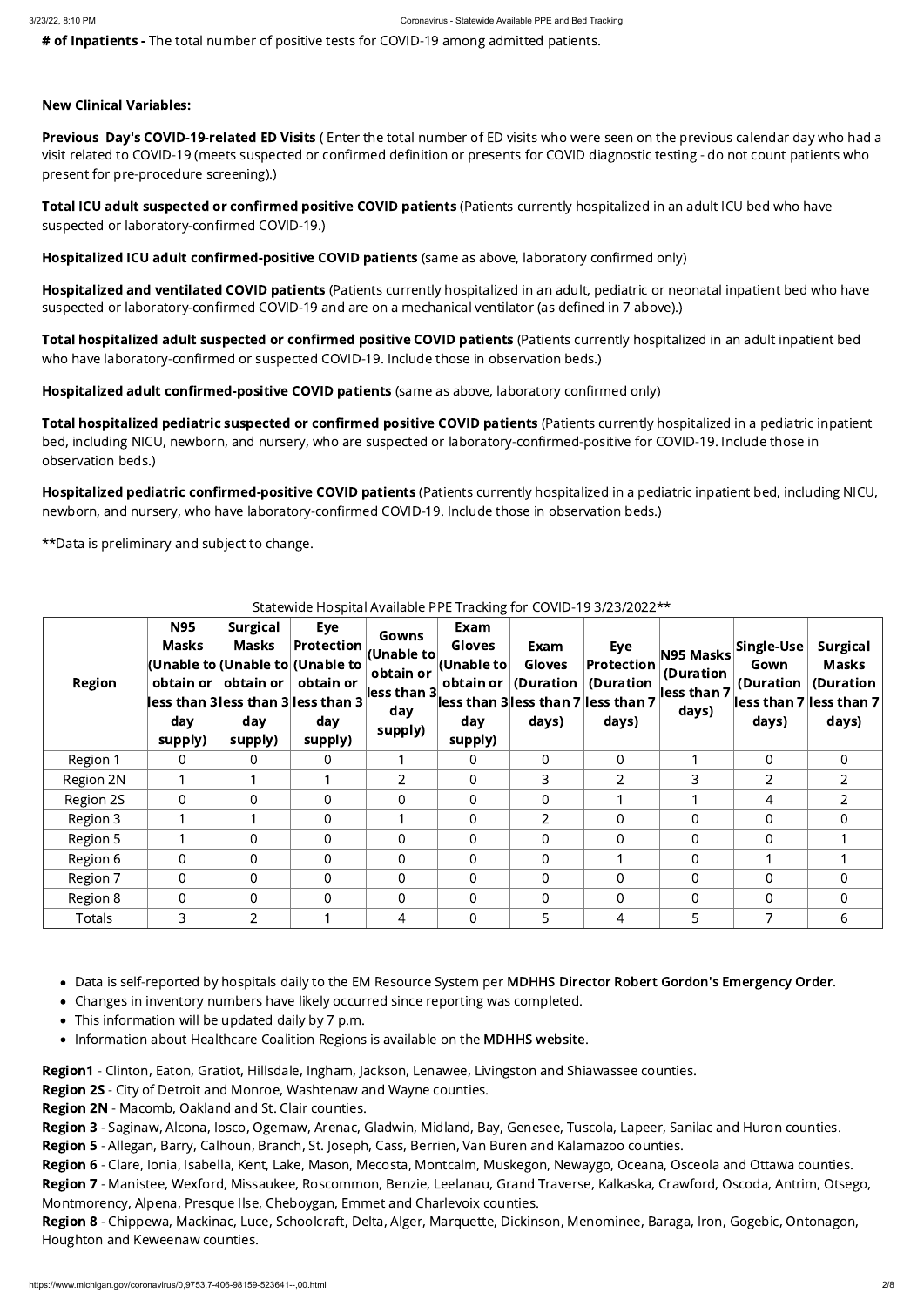# PPE Days On Hand as of 3/21/2022

| <b>Hospital</b>                          | N95 Masks   | <b>Surgical</b><br><b>Masks</b> | Gowns       |             | <b>Exam Gloves Eye Protection</b> |                      |
|------------------------------------------|-------------|---------------------------------|-------------|-------------|-----------------------------------|----------------------|
| Allegan General Hospital                 | >30 days    | 15-30 days                      | >30 days    | >30 days    | >30 days                          | Health System        |
| <b>Ascension Borgess Hospital</b>        | >30 days    | >30 days                        | >30 days    | >30 days    | >30 days                          | <b>Health System</b> |
| <b>Ascension Borgess-Pipp Hospital</b>   | >30 days    | >30 days                        | 15-30 days  | >30 days    | >30 days                          | Health System        |
| Ascension Brighton Center for Recovery   | 15-30 days  | 15-30 days                      | >30 days    | >30 days    | >30 days                          | <b>Health System</b> |
| <b>Ascension Genesys Hospital</b>        | >30 days    | >30 days                        | >30 days    | 4-6 days    | >30 days                          | Health System        |
| Ascension Macomb Oakland Madison Heights | >30 days    | >30 days                        | >30 days    | 15-30 days  | >30 days                          | <b>Health System</b> |
| Ascension Macomb Oakland Warren          | >30 days    | >30 days                        | >30 days    | >30 days    | >30 days                          | Health System        |
| Ascension Providence Hospital Novi       | >30 days    | >30 days                        | >30 days    | 15-30 days  | >30 days                          | <b>Health System</b> |
| Ascension Providence Hospital Southfield | >30 days    | 7-14 days                       | >30 days    | >30 days    | >30 days                          | Health System        |
| Ascension Providence Rochester           | >30 days    | >30 days                        | >30 days    | 7-14 days   | >30 days                          | <b>Health System</b> |
| Ascension River District Hospital        | >30 days    | >30 days                        | >30 days    | >30 days    | >30 days                          | Health System        |
| Ascension St. John Hospital              | >30 days    | >30 days                        | 15-30 days  | >30 days    | >30 days                          | <b>Health System</b> |
| Ascension St. Joseph Hospital            | >30 days    | 15-30 days                      | >30 days    | >30 days    | >30 days                          | Health System        |
| Ascension St. Mary's Hospital            | >30 days    | >30 days                        | >30 days    | >30 days    | >30 days                          | <b>Health System</b> |
| Ascension Standish Hospital              | >30 days    | >30 days                        | >30 days    | >30 days    | >30 days                          | <b>Health System</b> |
| Aspirus Iron River Hospital              | >30 days    | >30 days                        | >30 days    | >30 days    | >30 days                          | <b>Health System</b> |
| Aspirus Ironwood Hospital                | >30 days    | >30 days                        | >30 days    | >30 days    | >30 days                          | <b>Health System</b> |
| Aspirus Keweenaw Hospital                | >30 days    | >30 days                        | >30 days    | >30 days    | >30 days                          | <b>Health System</b> |
| Aspirus Ontonagon Hospital               | >30 days    | >30 days                        | >30 days    | >30 days    | >30 days                          | <b>Health System</b> |
| Baraga County Memorial Hospital          | >30 days    | >30 days                        | >30 days    | >30 days    | >30 days                          | Independent          |
| <b>Beaumont Farmington Hills</b>         | >30 days    | >30 days                        | >30 days    | >30 days    | >30 days                          | <b>Health System</b> |
| Beaumont Healthcare Center - Canton      | >30 days    | >30 days                        | >30 days    | >30 days    | >30 days                          | <b>Health System</b> |
| Beaumont Hospital - Royal Oak            | >30 days    | >30 days                        | >30 days    | >30 days    | >30 days                          | <b>Health System</b> |
| Beaumont Hospital - Troy                 | >30 days    | >30 days                        | >30 days    | $>30$ days  | >30 days                          | <b>Health System</b> |
| <b>Beaumont Hospital Dearborn</b>        | >30 days    | $>30$ days                      | >30 days    | >30 days    | >30 days                          | <b>Health System</b> |
| <b>Beaumont Hospital Grosse Pointe</b>   | >30 days    | >30 days                        | >30 days    | >30 days    | >30 days                          | <b>Health System</b> |
| <b>Beaumont Hospital Taylor</b>          | >30 days    | $>30$ days                      | >30 days    | >30 days    | >30 days                          | <b>Health System</b> |
| <b>Beaumont Hospital Trenton</b>         | >30 days    | $>30$ days                      | >30 days    | >30 days    | >30 days                          | <b>Health System</b> |
| Beaumont Hospital Wayne                  | >30 days    | >30 days                        | >30 days    | >30 days    | >30 days                          | <b>Health System</b> |
| <b>Borgess Lee Memorial Hospital</b>     | >30 days    | >30 days                        | >30 days    | >30 days    | >30 days                          | <b>Health System</b> |
| <b>Bronson Battle Creek</b>              | $7-14$ days | 7-14 days                       | $7-14$ days | 15-30 days  | >30 days                          | <b>Health System</b> |
| Bronson LakeView Hospital                | >30 days    | 15-30 days                      | >30 days    | $7-14$ days | >30 days                          | <b>Health System</b> |
| Bronson Methodist Hospital               | 15-30 days  | $1-3$ days                      | 4-6 days    | $7-14$ days | >30 days                          | <b>Health System</b> |
| Bronson South Haven                      | $7-14$ days | 15-30 days                      | 15-30 days  | $7-14$ days | >30 days                          | <b>Health System</b> |
| Children's Hospital of Michigan          | 15-30 days  | 15-30 days                      | 7-14 days   | $7-14$ days | 15-30 days                        | <b>Health System</b> |
| <b>Covenant Healthcare</b>               | $>30$ days  | >30 days                        | >30 days    | >30 days    | >30 days                          | <b>Health System</b> |
| Deckerville Community Hospital           | >30 days    | >30 days                        | >30 days    | >30 days    | >30 days                          | Independent          |
| Detroit Receiving Hosp & Univ Health Ctr | 15-30 days  | 15-30 days                      | 7-14 days   | 15-30 days  | 15-30 days                        | <b>Health System</b> |
| Dickinson Memorial Health Care System    | >30 days    | >30 days                        | >30 days    | >30 days    | >30 days                          | Independent          |
| Eaton Rapids Medical Center              | >30 days    | >30 days                        | >30 days    | >30 days    | >30 days                          | Independent          |
| <b>Garden City Hospital</b>              | >30 days    | >30 days                        | >30 days    | 15-30 days  | >30 days                          | <b>Health System</b> |
| Harbor Beach Community Hospital          | >30 days    | >30 days                        | >30 days    | >30 days    | >30 days                          | Independent          |
| Harper Univ/Hutzel Women's Hospitals     | 15-30 days  | 7-14 days                       | 15-30 days  | 15-30 days  | 15-30 days                        | <b>Health System</b> |
| Helen Newberry Joy Hospital              | $7-14$ days | 7-14 days                       | $7-14$ days | $7-14$ days | $7-14$ days                       | Independent          |
| Henry Ford West Bloomfield Hospital      | >30 days    | $>30$ days                      | >30 days    | >30 days    | >30 days                          | <b>Health System</b> |
| Henry Ford Allegiance Health             | $>30$ days  | >30 days                        | >30 days    | >30 days    | >30 days                          | <b>Health System</b> |
| Henry Ford Health Center Brownstown      | >30 days    | 15-30 days                      | 15-30 days  | >30 days    | >30 days                          | <b>Health System</b> |
| Henry Ford Hospital                      | 15-30 days  | 15-30 days                      | 15-30 days  | 15-30 days  | 15-30 days                        | <b>Health System</b> |
| Henry Ford Macomb Hospital               | >30 days    | >30 days                        | >30 days    | 15-30 days  | >30 days                          | <b>Health System</b> |
| Henry Ford Med Center Sterling Heights   | 1-3 days    | $1-3$ days                      | 1-3 days    | 4-6 days    | 1-3 days                          | <b>Health System</b> |
| Henry Ford Medical Center - Fairlane     | 7-14 days   | $7-14$ days                     | 7-14 days   | 15-30 days  | 7-14 days                         | <b>Health System</b> |
| Henry Ford Medical Center- Cottage       | $7-14$ days | 7-14 days                       | 7-14 days   | $7-14$ days | 4-6 days                          | <b>Health System</b> |
| Henry Ford Wyandotte Hospital            | 15-30 days  | 15-30 days                      | 15-30 days  | 15-30 days  | 15-30 days                        | <b>Health System</b> |
| Hills and Dales General Hospital         | >30 days    | >30 days                        | >30 days    | >30 days    | >30 days                          | Independent          |
| Hillsdale Hospital                       | >30 days    | >30 days                        | >30 days    | >30 days    | >30 days                          | Independent          |
| <b>Holland Community Hospital</b>        | 15-30 days  | >30 days                        | >30 days    | >30 days    | 15-30 days                        | Independent          |
| <b>Hurley Medical Center</b>             | >30 days    | >30 days                        | >30 days    | >30 days    | >30 days                          | <b>Health System</b> |
| Huron Valley Sinai Hospital              | 15-30 days  | 15-30 days                      | 15-30 days  | 15-30 days  | 15-30 days                        | Health System        |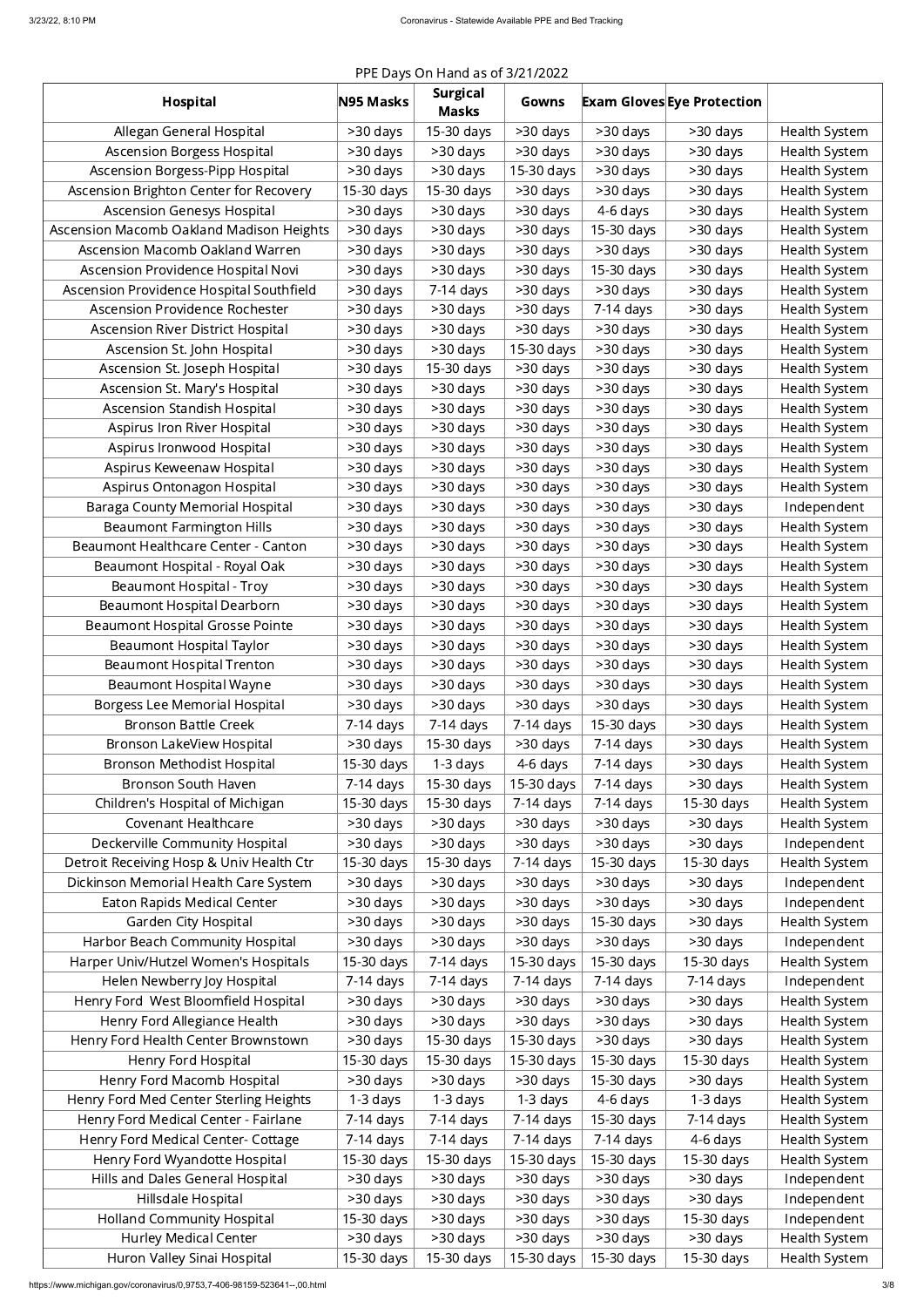#### 3/23/22, 8:10 PM Coronavirus - Statewide Available PPE and Bed Tracking

| Hospital                                                            | N95 Masks            | <b>Surgical</b><br><b>Masks</b> | Gowns                |                        | <b>Exam Gloves Eye Protection</b> |                              |
|---------------------------------------------------------------------|----------------------|---------------------------------|----------------------|------------------------|-----------------------------------|------------------------------|
| Kalkaska Memorial Health Center                                     | >30 days             | >30 days                        | >30 days             | >30 days               | >30 days                          | Independent                  |
| Karmanos Cancer Center                                              | >30 days             | >30 days                        | >30 days             | >30 days               | >30 days                          | Health System                |
| Lake Huron Medical Center (was SJMPH)                               | 15-30 days           | 15-30 days                      | 15-30 days           | 15-30 days             | 15-30 days                        | Health System                |
| Lakeland Hospital, Niles                                            | >30 days             | >30 days                        | >30 days             | >30 days               | >30 days                          | Health System                |
| Lakeland Hospital, Watervliet                                       | >30 days             | >30 days                        | >30 days             | >30 days               | >30 days                          | Health System                |
| Lakeland Medical Center. - St. Joseph                               | >30 days             | >30 days                        | >30 days             | >30 days               | >30 days                          | Health System                |
| <b>Mackinac Straits Hospital</b>                                    | >30 days             | >30 days                        | >30 days             | 15-30 days             | >30 days                          | Independent                  |
| Marlette Regional Hospital                                          | >30 days             | >30 days                        | >30 days             | >30 days               | >30 days                          | Independent                  |
| McKenzie Memorial Hospital                                          | >30 days             | >30 days                        | >30 days             | >30 days               | >30 days                          | Independent                  |
| McLaren - Macomb                                                    | 15-30 days           | 15-30 days                      | 15-30 days           | 4-6 days               | 15-30 days                        | Health System                |
| McLaren Bay Region                                                  | >30 days             | >30 days                        | >30 days             | >30 days               | >30 days                          | Health System                |
| McLaren Bay Special Care                                            | >30 days             | >30 days                        | >30 days             | 4-6 days               | >30 days                          | Health System                |
| <b>McLaren Caro Region</b>                                          | 15-30 days           | 15-30 days                      | 15-30 days           | 15-30 days             | 15-30 days                        | Health System                |
| McLaren Central Michigan Hospital                                   | >30 days             | >30 days                        | >30 days             | >30 days               | >30 days                          | Health System                |
| <b>McLaren Flint</b>                                                | >30 days             | 15-30 days                      | >30 days             | >30 days               | 15-30 days                        | Health System                |
| <b>McLaren Greater Lansing</b>                                      | >30 days             | >30 days                        | >30 days             | >30 days               | >30 days                          | Health System                |
| McLaren Lapeer Region                                               | >30 days             | 15-30 days                      | 15-30 days           | $1-3$ days             | 15-30 days                        | Health System                |
| McLaren Northern Michigan - Cheboygan                               | >30 days             | >30 days                        | >30 days             | >30 days               | >30 days                          | Health System                |
| McLaren Northern Michigan - Petoskey                                | >30 days             | >30 days                        | >30 days             | >30 days               | >30 days                          | Health System                |
| McLaren Orthopedic Hospital                                         | >30 days             | >30 days                        | >30 days             | >30 days               | >30 days                          | Health System                |
| McLaren Port Huron Hospital                                         | >30 days             | >30 days                        | 15-30 days           | 15-30 days             | 15-30 days                        | Health System                |
| <b>McLaren Thumb Region</b>                                         | 15-30 days           | 15-30 days                      | 15-30 days           | 15-30 days             | 15-30 days                        | Health System                |
| McLaren-Oakland Hospital                                            | 15-30 days           | $7-14$ days                     | 15-30 days           | >30 days               | 15-30 days                        | Health System                |
| <b>Memorial Healthcare</b>                                          | $7-14$ days          | 7-14 days                       | 7-14 days            | 15-30 days             | $7-14$ days                       | Independent                  |
| Mercy Health Lakeshore Campus                                       | >30 days             | >30 days                        | $>30$ days           | $>30$ days             | >30 days                          | Health System                |
| Mercy Health Mercy Campus                                           | >30 days             | >30 days                        | $>30$ days           | >30 days               | >30 days                          | Health System                |
| Mercy Health Southwest Campus                                       | >30 days             | >30 days                        | $>30$ days           | $>30$ days             | >30 days                          | Health System                |
| Mercy Health St. Mary's Main Campus                                 | >30 days             | >30 days                        | $>30$ days           | >30 days               | >30 days                          | Health System                |
| MidMichigan Medical Center - Alpena                                 | >30 days             | $>30$ days                      | >30 days             | $>30$ days             | >30 days                          | Health System                |
| MidMichigan Medical Center - Clare                                  | 15-30 days           | >30 days                        | 15-30 days           | >30 days               | >30 days                          | Health System                |
| MidMichigan Medical Center - Gladwin                                | >30 days             | >30 days                        | >30 days             | $>30$ days             | >30 days                          | Health System                |
| MidMichigan Medical Center - Gratiot                                | 15-30 days           | >30 days                        | 15-30 days           | $>30$ days             | >30 days                          | Health System                |
| MidMichigan Medical Center - Midland                                | 15-30 days           | $>30$ days                      | >30 days             | $>30$ days             | >30 days                          | Health System                |
| MidMichigan Medical Center - Mt Pleasant                            | 15-30 days           | >30 days                        | 15-30 days           | >30 days               | >30 days                          | Health System                |
| MidMichigan Medical Center - West Branch                            | >30 days             | >30 days                        | >30 days             | >30 days               | >30 days                          | Health System                |
| <b>Munising Memorial Hospital</b>                                   | >30 days             | >30 days                        | >30 days             | >30 days               | >30 days                          | Independent                  |
| Munson Healthcare Cadillac Hospital                                 | >30 days             | >30 days                        | >30 days             | >30 days               | >30 days                          | Health System                |
| Munson Healthcare Charlevoix Hospital                               | >30 days             | >30 days                        | >30 days             | >30 days               | >30 days                          | Health System                |
| Munson Healthcare Grayling Hospital                                 | >30 days             | >30 days                        | >30 days             | $>30$ days             | >30 days                          | Health System                |
| Munson Healthcare Manistee Hospital<br><b>Munson Medical Center</b> | >30 days             | >30 days                        | >30 days             | >30 days               | >30 days                          | Health System                |
| North Ottawa Community Hosp                                         | >30 days             | >30 days                        | >30 days<br>>30 days | $>30$ days<br>>30 days | >30 days<br>>30 days              | Health System<br>Independent |
| <b>OSF St. Francis Hospital</b>                                     | >30 days<br>>30 days | >30 days<br>>30 days            | >30 days             | $>30$ days             | >30 days                          | Independent                  |
| Oaklawn Hospital                                                    | >30 days             | >30 days                        | >30 days             | >30 days               | 15-30 days                        | Independent                  |
| <b>Otsego Memorial Hospital</b>                                     | >30 days             | >30 days                        | $>30$ days           | $>30$ days             | >30 days                          | Health System                |
| Paul Oliver Memorial Hospital                                       | >30 days             | >30 days                        | >30 days             | >30 days               | >30 days                          | Health System                |
| <b>Pontiac General Hospital</b>                                     | >30 days             | >30 days                        | $>30$ days           | 15-30 days             | >30 days                          | Independent                  |
| ProMedica CV Hickman Hospital                                       | 7-14 days            | 7-14 days                       | 7-14 days            | 7-14 days              | 7-14 days                         | Health System                |
| ProMedica Coldwater Regional Hospital                               | 7-14 days            | $7-14$ days                     | 7-14 days            | 7-14 days              | 7-14 days                         | Health System                |
| Promedica Monroe Regional Hospital                                  | 7-14 days            | $7-14$ days                     | 7-14 days            | 7-14 days              | 7-14 days                         | Health System                |
| <b>Scheurer Hospital</b>                                            | >30 days             | >30 days                        | >30 days             | >30 days               | >30 days                          | Independent                  |
| <b>Schoolcraft Memorial Hospital</b>                                | >30 days             | >30 days                        | >30 days             | >30 days               | >30 days                          | Independent                  |
| <b>Sheridan Community Hospital</b>                                  | >30 days             | 7-14 days                       | 15-30 days           | $7-14$ days            | 7-14 days                         | Independent                  |
| Sinai-Grace Hospital                                                | >30 days             | 4-6 days                        | 15-30 days           | >30 days               | >30 days                          | Health System                |
| <b>Sparrow Carson City Hospital</b>                                 | >30 days             | 15-30 days                      | 7-14 days            | >30 days               | >30 days                          | Health System                |
| <b>Sparrow Clinton Hospital</b>                                     | 15-30 days           | 15-30 days                      | 15-30 days           | 15-30 days             | >30 days                          | Health System                |
| Sparrow Eaton                                                       | >30 days             | 15-30 days                      | >30 days             | >30 days               | >30 days                          | Health System                |
| Sparrow Hospital                                                    | >30 days             | >30 days                        | >30 days             | >30 days               | >30 days                          | Health System                |
| Sparrow Hospital-St. Lawrence                                       | $\overline{0}$       | $\overline{0}$                  | $\overline{0}$       | 0                      | 0                                 | Health System                |
| Sparrow Ionia Hospital                                              | 7-14 days            | >30 days                        | 15-30 days           | 15-30 days             | 15-30 days                        | Health System                |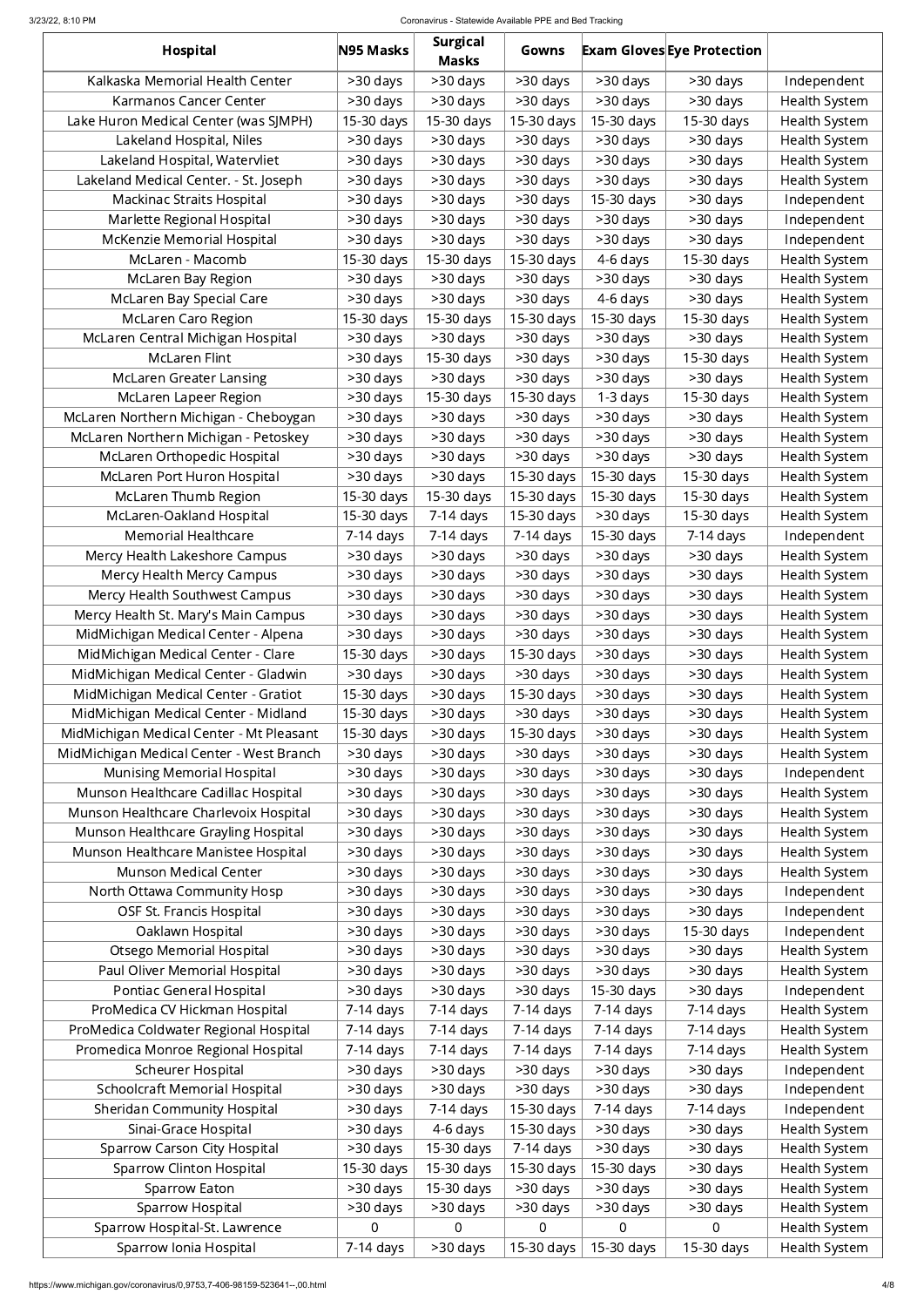#### 3/23/22, 8:10 PM Coronavirus - Statewide Available PPE and Bed Tracking

| <b>Hospital</b>                          | N95 Masks  | <b>Surgical</b><br><b>Masks</b> | Gowns       |             | <b>Exam Gloves Eye Protection</b> |               |
|------------------------------------------|------------|---------------------------------|-------------|-------------|-----------------------------------|---------------|
| <b>Sparrow Specialty Hospital</b>        | >30 days   | >30 days                        | >30 days    | >30 days    | >30 days                          | Health System |
| Spectrum Health - Big Rapids Hospital    | >30 days   | >30 days                        | >30 days    | >30 days    | >30 days                          | Health System |
| Spectrum Health - Blodgett Hospital      | >30 days   | >30 days                        | >30 days    | >30 days    | >30 days                          | Health System |
| Spectrum Health - Butterworth Hospital   | >30 days   | >30 days                        | >30 days    | >30 days    | >30 days                          | Health System |
| Spectrum Health - Ludington Hospital     | >30 days   | >30 days                        | >30 days    | >30 days    | >30 days                          | Health System |
| Spectrum Health - Pennock Hospital       | >30 days   | >30 days                        | >30 days    | >30 days    | >30 days                          | Health System |
| Spectrum Health - Reed City Hospital     | >30 days   | >30 days                        | >30 days    | >30 days    | >30 days                          | Health System |
| Spectrum Health Gerber Memorial          | >30 days   | >30 days                        | >30 days    | >30 days    | >30 days                          | Health System |
| Spectrum Health Kelsey Hospital          | >30 days   | >30 days                        | >30 days    | >30 days    | >30 days                          | Health System |
| Spectrum Health United Hospital          | >30 days   | >30 days                        | >30 days    | >30 days    | >30 days                          | Health System |
| Spectrum Health Zeeland Hospital         | >30 days   | >30 days                        | >30 days    | >30 days    | >30 days                          | Health System |
| Spectrum Helen DeVos Children's Hospital | >30 days   | >30 days                        | $>30$ days  | >30 days    | >30 days                          | Health System |
| St. Joseph Mercy Brighton                | 15-30 days | >30 days                        | 7-14 days   | >30 days    | >30 days                          | Health System |
| St. Joseph Mercy Chelsea                 | >30 days   | >30 days                        | >30 days    | >30 days    | >30 days                          | Health System |
| St. Joseph Mercy Hospital                | >30 days   | >30 days                        | >30 days    | 15-30 days  | >30 days                          | Health System |
| St. Joseph Mercy Livingston Hospital     | 15-30 days | >30 days                        | $7-14$ days | >30 days    | >30 days                          | Health System |
| St. Joseph Mercy Oakland                 | >30 days   | >30 days                        | >30 days    | >30 days    | >30 days                          | Health System |
| St. Mary Mercy Hospital                  | >30 days   | 15-30 days                      | 15-30 days  | >30 days    | 15-30 days                        | Health System |
| St.John Medical Center - Macomb Township | 4-6 days   | 7-14 days                       | $7-14$ days | $7-14$ days | $7-14$ days                       | Health System |
| Straith Hospital                         | >30 days   | >30 days                        | >30 days    | >30 days    | >30 days                          | Independent   |
| <b>Sturgis Hospital</b>                  | >30 days   | >30 days                        | >30 days    | >30 days    | >30 days                          | Independent   |
| Three Rivers Health                      | >30 days   | >30 days                        | $>30$ days  | $>30$ days  | >30 days                          | Independent   |
| UP Health System - Marquette             | >30 days   | >30 days                        | 15-30 days  | >30 days    | >30 days                          | Health System |
| UP Health System - Portage               | >30 days   | >30 days                        | $>30$ days  | $>30$ days  | >30 days                          | Health System |
| UP Health System-Bell                    | >30 days   | >30 days                        | >30 days    | >30 days    | >30 days                          | Health System |
| University of MI Hospitals & Health Ctr  | >30 days   | >30 days                        | >30 days    | >30 days    | >30 days                          | Health System |
| University of Michigan Health - West     | >30 days   | >30 days                        | >30 days    | >30 days    | >30 days                          | Health System |
| War Memorial Hospital                    | >30 days   | >30 days                        | >30 days    | >30 days    | >30 days                          | Independent   |

#### Patient Census as of 3/21/2022

| <b>Hospital</b>                                    | <b>COVID-19 Patients</b> | <b>COVID-19 Patients in ICU</b> | <b>Bed Occupancy %</b> |
|----------------------------------------------------|--------------------------|---------------------------------|------------------------|
| Allegan General Hospital                           | 0                        | 0                               | 8%                     |
| <b>Ascension Borgess Hospital</b>                  | $\overline{4}$           | 1                               | 88%                    |
| Ascension Borgess-Pipp Hospital                    | $\mathbf 0$              | $\overline{0}$                  | 65%                    |
| <b>Ascension Genesys Hospital</b>                  | 3                        | $\overline{0}$                  | 97%                    |
| Ascension Macomb Oakland Madison<br>Heights        | $\boldsymbol{0}$         | $\mathbf 0$                     | 57%                    |
| Ascension Macomb Oakland Warren                    | 4                        | $\mathbf{1}$                    | 87%                    |
| Ascension Providence Hospital Novi                 | 3                        | $\overline{0}$                  | 91%                    |
| <b>Ascension Providence Hospital</b><br>Southfield | 4                        | 4                               | 86%                    |
| Ascension Providence Rochester                     | 1                        | $\mathbf 0$                     | 46%                    |
| Ascension River District Hospital                  | $\overline{0}$           | $\boldsymbol{0}$                | 20%                    |
| Ascension St. John Hospital                        | 8                        | 1                               | 76%                    |
| Ascension St. Joseph Hospital                      | $\mathbf 0$              | $\mathbf 0$                     | 23%                    |
| Ascension St. Mary's Hospital                      | $\mathbf{1}$             | $\mathbf{1}$                    | 99%                    |
| <b>Ascension Standish Hospital</b>                 | 1                        | $\overline{0}$                  | 0%                     |
| Aspirus Iron River Hospital                        | $\boldsymbol{0}$         | $\boldsymbol{0}$                | 13%                    |
| Aspirus Ironwood Hospital                          | $\overline{0}$           | $\overline{0}$                  | 38%                    |
| Aspirus Keweenaw Hospital                          | $\overline{2}$           | $\overline{0}$                  | 45%                    |
| Aspirus Ontonagon Hospital                         | $\overline{0}$           | $\overline{0}$                  | 20%                    |
| <b>Baraga County Memorial Hospital</b>             | $\mathbf 0$              | $\overline{0}$                  | 27%                    |
| <b>Beaumont Farmington Hills</b>                   | 9                        | $\boldsymbol{0}$                | 87%                    |
| Beaumont Hospital - Royal Oak                      | 17                       | 1                               | 72%                    |
| <b>Beaumont Hospital - Troy</b>                    | 8                        | 1                               | 82%                    |
| <b>Beaumont Hospital Dearborn</b>                  | 14                       | 1                               | 87%                    |
| <b>Beaumont Hospital Grosse Pointe</b>             | 3                        | $\boldsymbol{0}$                | 80%                    |
| <b>Beaumont Hospital Taylor</b>                    | 3                        | 1                               | 63%                    |
| <b>Beaumont Hospital Trenton</b>                   | 5                        | 1                               | 74%                    |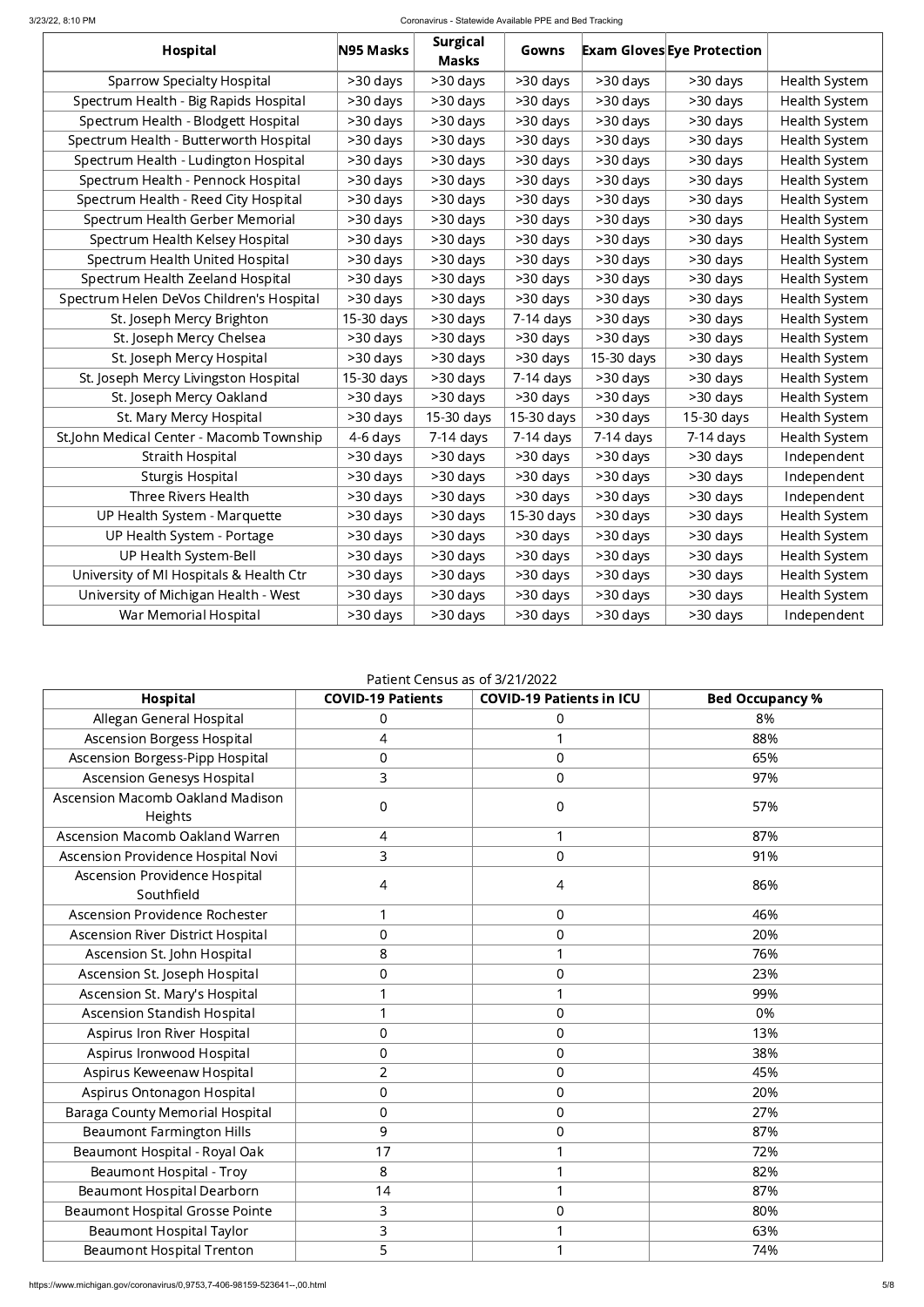| <b>Hospital</b>                          | <b>COVID-19 Patients</b> | <b>COVID-19 Patients in ICU</b> | <b>Bed Occupancy %</b> |
|------------------------------------------|--------------------------|---------------------------------|------------------------|
| <b>Beaumont Hospital Wayne</b>           | 3                        |                                 | 82%                    |
| <b>Borgess Lee Memorial Hospital</b>     | $\overline{2}$           | $\boldsymbol{0}$                | 28%                    |
| <b>Bronson Battle Creek</b>              | 8                        | $\boldsymbol{0}$                | 82%                    |
| <b>Bronson LakeView Hospital</b>         | $\overline{0}$           | $\boldsymbol{0}$                | 44%                    |
| <b>Bronson Methodist Hospital</b>        | 20                       | $\overline{2}$                  | 80%                    |
| <b>Bronson South Haven</b>               | $\mathbf 0$              | $\boldsymbol{0}$                | 75%                    |
| Children's Hospital of Michigan          | 1                        | $\boldsymbol{0}$                | 75%                    |
| <b>Covenant Healthcare</b>               | 15                       | $\overline{2}$                  | 98%                    |
| Deckerville Community Hospital           | $\mathbf 0$              | $\boldsymbol{0}$                | 13%                    |
| Detroit Receiving Hosp & Univ Health Ctr | 17                       | 6                               | 98%                    |
| Dickinson Memorial Health Care System    | $\mathbf 0$              | $\boldsymbol{0}$                | 80%                    |
| <b>Eaton Rapids Medical Center</b>       | $\boldsymbol{0}$         | $\boldsymbol{0}$                | 35%                    |
| <b>Garden City Hospital</b>              | 5                        | 1                               | 81%                    |
| Harbor Beach Community Hospital          | $\mathbf 0$              | $\boldsymbol{0}$                | 20%                    |
| Harper Univ/Hutzel Women's Hospitals     | 15                       | $\overline{7}$                  | 100%                   |
| Helen Newberry Joy Hospital              | 1                        | $\boldsymbol{0}$                | 9%                     |
| Henry Ford Allegiance Health             | 9                        | 3                               | 71%                    |
| Henry Ford Hospital                      | 28                       | 14                              | 82%                    |
| Henry Ford Macomb Hospital               | 20                       | $\mathbf 1$                     | 77%                    |
| Henry Ford West Bloomfield Hospital      | 7                        | 1                               | 66%                    |
| Henry Ford Wyandotte Hospital            | 14                       | $\boldsymbol{0}$                | 78%                    |
| Hills and Dales General Hospital         | $\mathbf 0$              | $\boldsymbol{0}$                | 20%                    |
| Hillsdale Hospital                       | $\mathbf 0$              | $\boldsymbol{0}$                | 36%                    |
| <b>Holland Community Hospital</b>        | 6                        | $\mathbf 0$                     | 78%                    |
| <b>Hurley Medical Center</b>             | 5                        | $\overline{2}$                  | 99%                    |
| Huron Valley Sinai Hospital              | 4                        | $\boldsymbol{0}$                | 41%                    |
| Kalkaska Memorial Health Center          | $\mathbf 0$              | $\boldsymbol{0}$                | 0%                     |
| Karmanos Cancer Center                   | $\overline{2}$           | $\overline{2}$                  | 83%                    |
| Lake Huron Medical Center (was SJMPH)    | 5                        | 1                               | 100%                   |
| Lakeland Hospital, Niles                 | $\mathbf 0$              | $\boldsymbol{0}$                | 83%                    |
| Lakeland Hospital, Watervliet            | $\mathbf 0$              | $\boldsymbol{0}$                | 50%                    |
| Lakeland Medical Center. - St. Joseph    | 12                       | 1                               | 69%                    |
| <b>Mackinac Straits Hospital</b>         | 1                        | $\boldsymbol{0}$                | 45%                    |
| Marlette Regional Hospital               | $\mathbf 0$              | $\boldsymbol{0}$                | 12%                    |
| McKenzie Memorial Hospital               | $\mathbf 0$              | $\boldsymbol{0}$                | 33%                    |
| McLaren - Macomb                         | $\overline{7}$           | 1                               | 90%                    |
| <b>McLaren Bay Region</b>                | $\overline{2}$           | $\boldsymbol{0}$                | 75%                    |
| McLaren Bay Special Care                 | 1                        | $\boldsymbol{0}$                | 39%                    |
| <b>McLaren Caro Region</b>               | $\mathbf 0$              | $\boldsymbol{0}$                | 4%                     |
| McLaren Central Michigan Hospital        | $\overline{0}$           | $\boldsymbol{0}$                | 41%                    |
| <b>McLaren Flint</b>                     | 3                        | 1                               | 97%                    |
| <b>McLaren Greater Lansing</b>           | 7                        | $\boldsymbol{0}$                | 95%                    |
| McLaren Lapeer Region                    | $\overline{2}$           | $\boldsymbol{0}$                | 55%                    |
| McLaren Northern Michigan - Petoskey     | $\overline{2}$           | $\boldsymbol{0}$                | 97%                    |
| McLaren Port Huron Hospital              | $\overline{2}$           | $\boldsymbol{0}$                | 84%                    |
| <b>McLaren Thumb Region</b>              | $\mathbf 0$              | $\boldsymbol{0}$                | 44%                    |
| McLaren-Oakland Hospital                 | $\boldsymbol{0}$         | $\boldsymbol{0}$                | 67%                    |
| <b>Memorial Healthcare</b>               | $\overline{2}$           | $\mathbf 1$                     | 51%                    |
| Mercy Health Lakeshore Campus            | $\overline{0}$           | $\mathbf 0$                     | 40%                    |
| Mercy Health Mercy Campus                | 15                       | $\overline{2}$                  | 77%                    |
| Mercy Health St. Mary's Main Campus      | 4                        | 1                               | 55%                    |
| MidMichigan Medical Center - Alpena      | 3                        | $\boldsymbol{0}$                | 100%                   |
| MidMichigan Medical Center - Clare       | $\mathbf 0$              | $\boldsymbol{0}$                | 52%                    |
| MidMichigan Medical Center - Gladwin     | $\mathbf 0$              | $\boldsymbol{0}$                | 32%                    |
| MidMichigan Medical Center - Gratiot     | 3                        | $\mathbf 0$                     | 67%                    |
| MidMichigan Medical Center - Midland     | 4                        | 1                               | 86%                    |
| MidMichigan Medical Center - West        | $\mathbf 0$              | $\boldsymbol{0}$                | 50%                    |
| <b>Branch</b>                            |                          |                                 |                        |
| <b>Munising Memorial Hospital</b>        | $\mathbf 0$              | $\overline{0}$                  | 36%                    |
| Munson Healthcare Cadillac Hospital      | 4                        | $\overline{4}$                  | 61%                    |
| Munson Healthcare Charlevoix Hospital    | $\mathbf 0$              | $\mathbf 0$                     | 16%                    |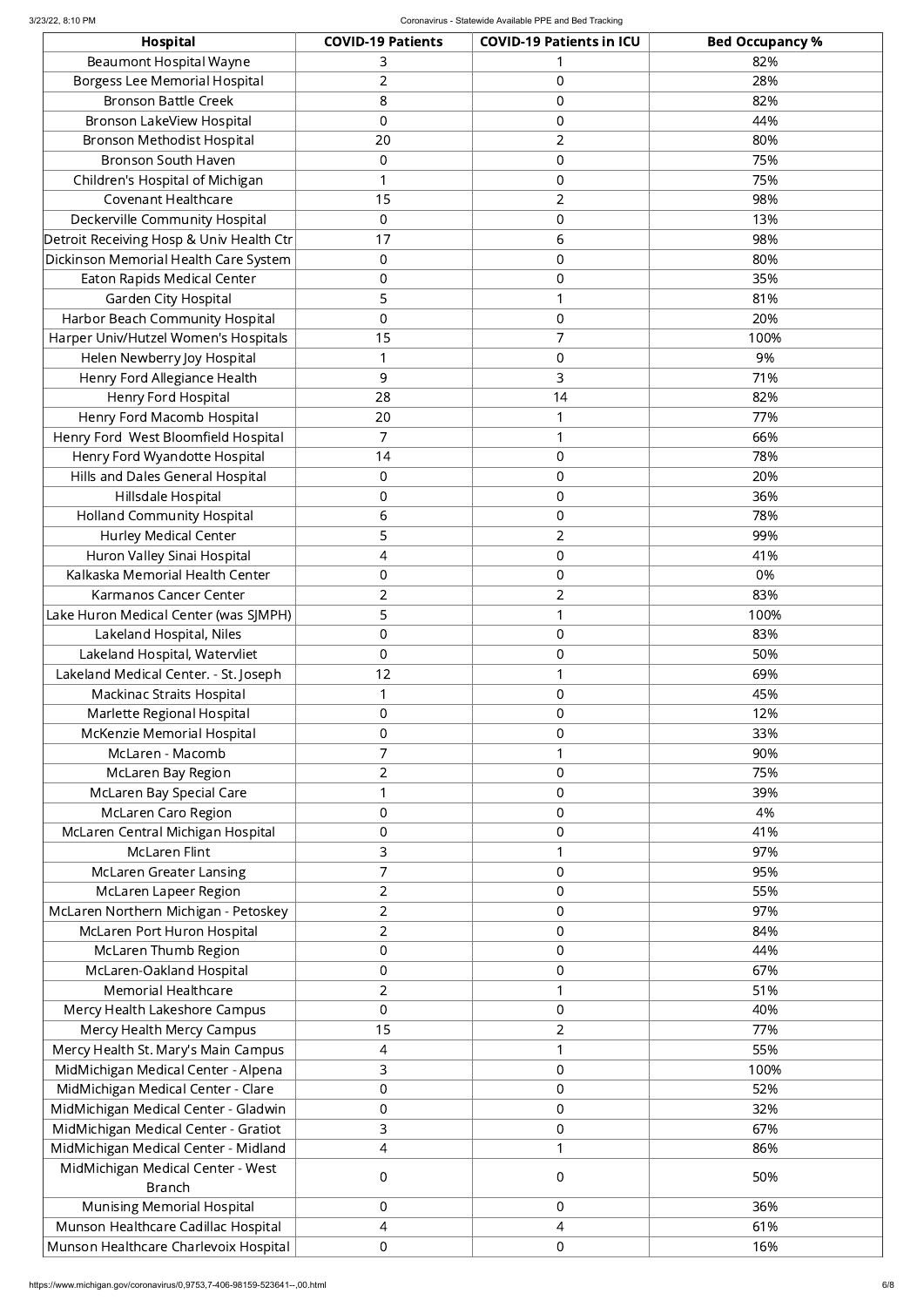| <b>Hospital</b>                         | <b>COVID-19 Patients</b> | <b>COVID-19 Patients in ICU</b> | <b>Bed Occupancy %</b> |
|-----------------------------------------|--------------------------|---------------------------------|------------------------|
| Munson Healthcare Grayling Hospital     |                          | 0                               | 43%                    |
| Munson Healthcare Manistee Hospital     | 0                        | $\boldsymbol{0}$                | 33%                    |
| <b>Munson Medical Center</b>            | 25                       | 7                               | 77%                    |
| North Ottawa Community Hosp             | 0                        | $\boldsymbol{0}$                | 28%                    |
| Oaklawn Hospital                        | 1                        | $\boldsymbol{0}$                | 53%                    |
| OSF St. Francis Hospital                | 0                        | $\boldsymbol{0}$                | 47%                    |
| <b>Otsego Memorial Hospital</b>         | 1                        | $\boldsymbol{0}$                | 49%                    |
| Paul Oliver Memorial Hospital           | 0                        | $\boldsymbol{0}$                | 0%                     |
| Pontiac General Hospital                | 0                        | $\boldsymbol{0}$                | 46%                    |
| ProMedica Coldwater Regional Hospital   | 1                        | $\boldsymbol{0}$                | 69%                    |
| ProMedica CV Hickman Hospital           | 3                        | $\boldsymbol{0}$                | 82%                    |
| Promedica Monroe Regional Hospital      | 5                        | 1                               | 85%                    |
| <b>Scheurer Hospital</b>                | 0                        | $\boldsymbol{0}$                | 11%                    |
| <b>Schoolcraft Memorial Hospital</b>    | 0                        | $\boldsymbol{0}$                | 42%                    |
| <b>Sheridan Community Hospital</b>      | $\overline{2}$           | 0                               | 20%                    |
| Sinai-Grace Hospital                    | 16                       | 3                               | 54%                    |
| <b>Sparrow Carson City Hospital</b>     | 0                        | 0                               | 33%                    |
| <b>Sparrow Clinton Hospital</b>         | $\boldsymbol{0}$         | 0                               | 80%                    |
| <b>Sparrow Eaton</b>                    | $\overline{0}$           | 0                               | 71%                    |
| <b>Sparrow Hospital</b>                 | 24                       | 3                               | 99%                    |
| Sparrow Ionia Hospital                  | 1                        | 0                               | 60%                    |
| Spectrum Health - Big Rapids Hospital   | 1                        | 0                               | 47%                    |
| Spectrum Health - Blodgett Hospital     | 13                       | $\overline{2}$                  | 92%                    |
| Spectrum Health - Butterworth Hospital  | 39                       | 5                               | 89%                    |
| Spectrum Health - Ludington Hospital    | 1                        | $\boldsymbol{0}$                | 35%                    |
| Spectrum Health - Pennock Hospital      | 1                        | $\boldsymbol{0}$                | 29%                    |
| Spectrum Health Gerber Memorial         | $\overline{2}$           | $\boldsymbol{0}$                | 60%                    |
| Spectrum Health United Hospital         | 4                        | $\boldsymbol{0}$                | 68%                    |
| Spectrum Health Zeeland Hospital        | $\overline{2}$           | 1                               | 36%                    |
| Spectrum Helen DeVos Children's         | 5                        | $\mathbf 0$                     | 75%                    |
| Hospital                                |                          |                                 |                        |
| St. Joseph Mercy Chelsea                | $\mathbf{1}$             | 0                               | 67%                    |
| St. Joseph Mercy Hospital               | 14                       | $\overline{2}$                  | 97%                    |
| St. Joseph Mercy Livingston Hospital    | $\overline{0}$           | $\boldsymbol{0}$                | 71%                    |
| St. Joseph Mercy Oakland                | 10                       | $\overline{2}$                  | 74%                    |
| St. Mary Mercy Hospital                 | 5                        | $\boldsymbol{0}$                | 87%                    |
| <b>Straith Hospital</b>                 | $\boldsymbol{0}$         | $\boldsymbol{0}$                | 25%                    |
| <b>Sturgis Hospital</b>                 | $\boldsymbol{0}$         | $\boldsymbol{0}$                | 30%                    |
| <b>Three Rivers Health</b>              | $\boldsymbol{0}$         | $\boldsymbol{0}$                | 78%                    |
| University of MI Hospitals & Health Ctr | 42                       | 16                              | 90%                    |
| University of Michigan Health - West    | 1                        | 0                               | 73%                    |
| UP Health System - Marquette            | 4                        | $\overline{2}$                  | 83%                    |
| UP Health System - Portage              | 1                        | $\boldsymbol{0}$                | 25%                    |
| UP Health System-Bell                   | 0                        | $\boldsymbol{0}$                | 44%                    |
| War Memorial Hospital                   | 1                        | $\overline{0}$                  | 49%                    |
| <b>Grand Total</b>                      | 578                      | 112                             | 77%                    |

Bed Occupancy - The percentage of staffed inpatient beds occupied by any patient regardless of COVID-19 status. This includes surge or overflow beds.Data Dictionary:Tableau Dashboard of Health [System/Hospital](https://public.tableau.com/profile/mhapublic#!/vizhome/COVIDPublicDashboard/PleaseRead) DataThe data reflects the status in short term acute care community hospitals 24 hours prior to the time that the data was posted to this website. General Information: This information has been compiled by the Michigan Health & Hospital Association (MHA) on behalf of the Michigan Department of Health & Human Services (MDHHS). The data is from the state of Michigan's EMResource data system. Hospitals are required to enter data into EMResource.

PPE Days on Hand - This is based on a number of factors including the amount of PPE, the number of COVID-19 patients, beds, industry standard usage and conservation techniques.

COVID-19 Patients - Confirmed positive patients, as well as patients who are suspected of having COVID-19. This includes COVID-19 patients in the ICU.

COVID-19 Patients in ICU - Confirmed positive patients and suspected patients in intensive care unit (ICU).

## Navigation: